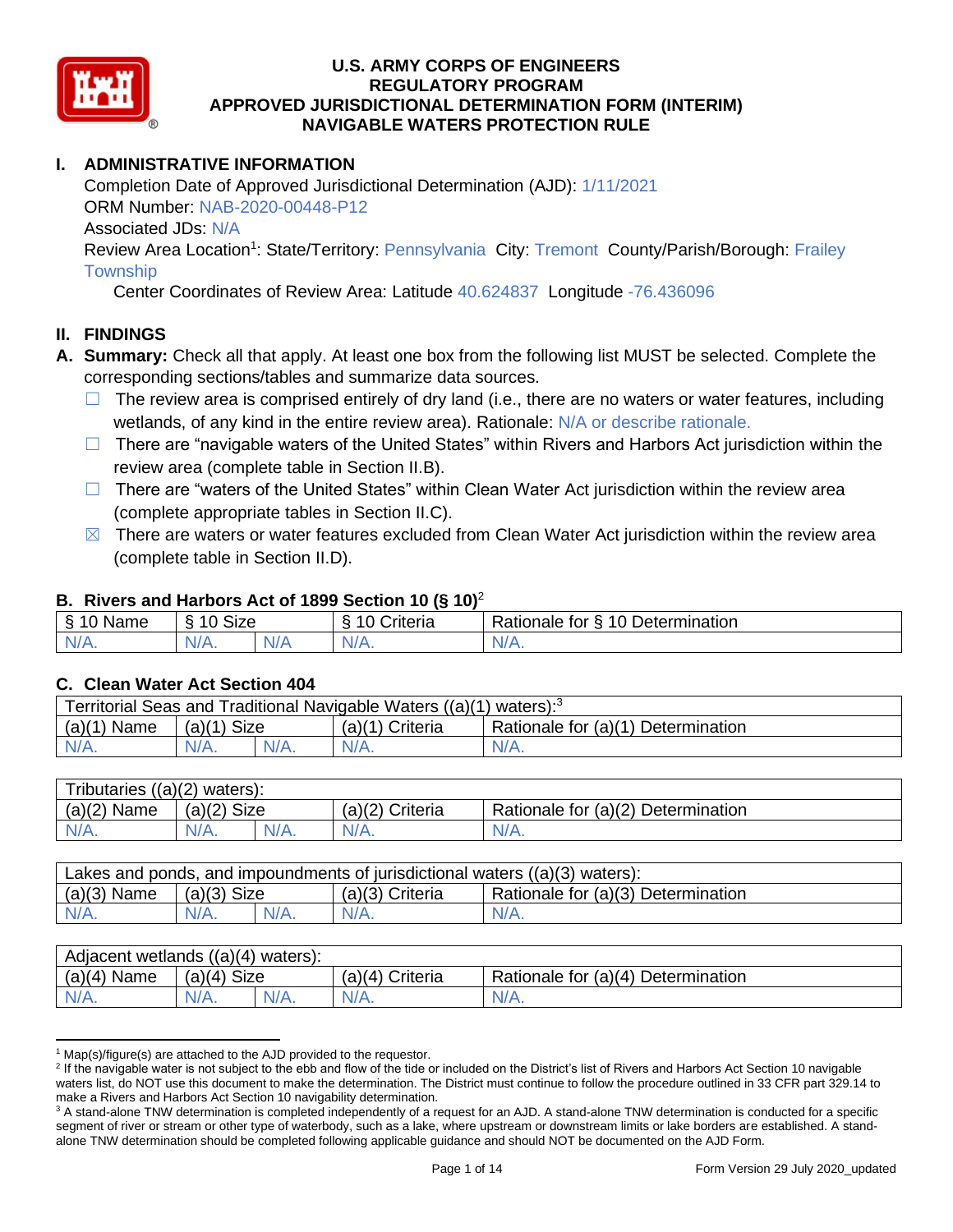

## **D. Excluded Waters or Features**

|                       | Excluded waters $((b)(1) - (b)(12))$ : <sup>4</sup> |                  |                                    |                                                                                                                                                                                                                                                                                                                                                                                                                                                               |  |  |  |  |
|-----------------------|-----------------------------------------------------|------------------|------------------------------------|---------------------------------------------------------------------------------------------------------------------------------------------------------------------------------------------------------------------------------------------------------------------------------------------------------------------------------------------------------------------------------------------------------------------------------------------------------------|--|--|--|--|
| <b>Exclusion Name</b> | <b>Exclusion Size</b>                               |                  | Exclusion <sup>5</sup>             | Rationale for Exclusion Determination                                                                                                                                                                                                                                                                                                                                                                                                                         |  |  |  |  |
| <b>Wetland B</b>      | 0.086                                               | $\text{acre}(s)$ | $(b)(1)$ Non-<br>adjacent wetland. | Confined isolated depression, that is neither<br>abutting nor adjacent a jurisdictional waters<br>constructed in uplands incidental to past mining<br>or farming practices. The wetland is located<br>approximately 700 feet upslope of the closet<br>jurisdictional waterway (small tributary off the<br>west side shoulder of SR 81 North) and there is<br>no surface connection to that water. It would not<br>receive any flood flows from that waterway. |  |  |  |  |
| <b>Wetland C</b>      | 0.061                                               | $\text{acre}(s)$ | $(b)(1)$ Non-<br>adjacent wetland. | Confined isolated depression, that is neither<br>abutting nor adjacent a jurisdictional waters<br>constructed in uplands incidental to past mining<br>or farming practices. The wetland is located<br>approximately 800 feet upslope of the closet<br>jurisdictional waterway (small tributary off the<br>west side shoulder of SR 81 North) and there is<br>no surface connection to that water. It would not<br>receive any flood flows from that waterway. |  |  |  |  |
| <b>Wetland D</b>      | 0.017                                               | $\text{acre}(s)$ | $(b)(1)$ Non-<br>adjacent wetland. | Confined isolated depression, that is neither<br>abutting nor adjacent a jurisdictional waters<br>constructed in uplands incidental to past mining<br>or farming practices. The wetland is located<br>approximately 900 feet upslope of the closet<br>jurisdictional waterway (small tributary off the<br>west side shoulder of SR 81 North) and there is<br>no surface connection to that water. It would not<br>receive any flood flows from that waterway. |  |  |  |  |
| <b>Wetland E</b>      | 0.068                                               | $\text{acre}(s)$ | $(b)(1)$ Non-<br>adjacent wetland. | Confined isolated depression, that is neither<br>abutting nor adjacent a jurisdictional waters<br>constructed in uplands incidental to past mining<br>or farming practices. The wetland is located<br>approximately 900 feet upslope of the closet<br>jurisdictional waterway (small tributary off the<br>west side shoulder of SR 81 North) and there is<br>no surface connection to that water. It would not<br>receive any flood flows from that waterway. |  |  |  |  |
| <b>Wetland F</b>      | 0.017                                               | $\text{acre}(s)$ | $(b)(1)$ Non-<br>adjacent wetland. | Confined isolated depression, that is neither<br>abutting nor adjacent a jurisdictional waters<br>constructed in uplands incidental to past mining<br>or farming practices. The wetland is located over<br>1,000 feet from the closet jurisdictional waterway<br>(small tributary off the west side shoulder of SR                                                                                                                                            |  |  |  |  |

<sup>4</sup> Some excluded waters, such as (b)(2) and (b)(4), may not be specifically identified on the AJD form unless a requestor specifically asks a Corps district to do so. Corps districts may, in case-by-case instances, choose to identify some or all of these waters within the review area.  $5$  Because of the broad nature of the (b)(1) exclusion and in an effort to collect data on specific types of waters that would be covered by the (b)(1)

exclusion, four sub-categories of (b)(1) exclusions were administratively created for the purposes of the AJD Form. These four sub-categories are not new exclusions, but are simply administrative distinctions and remain (b)(1) exclusions as defined by the NWPR.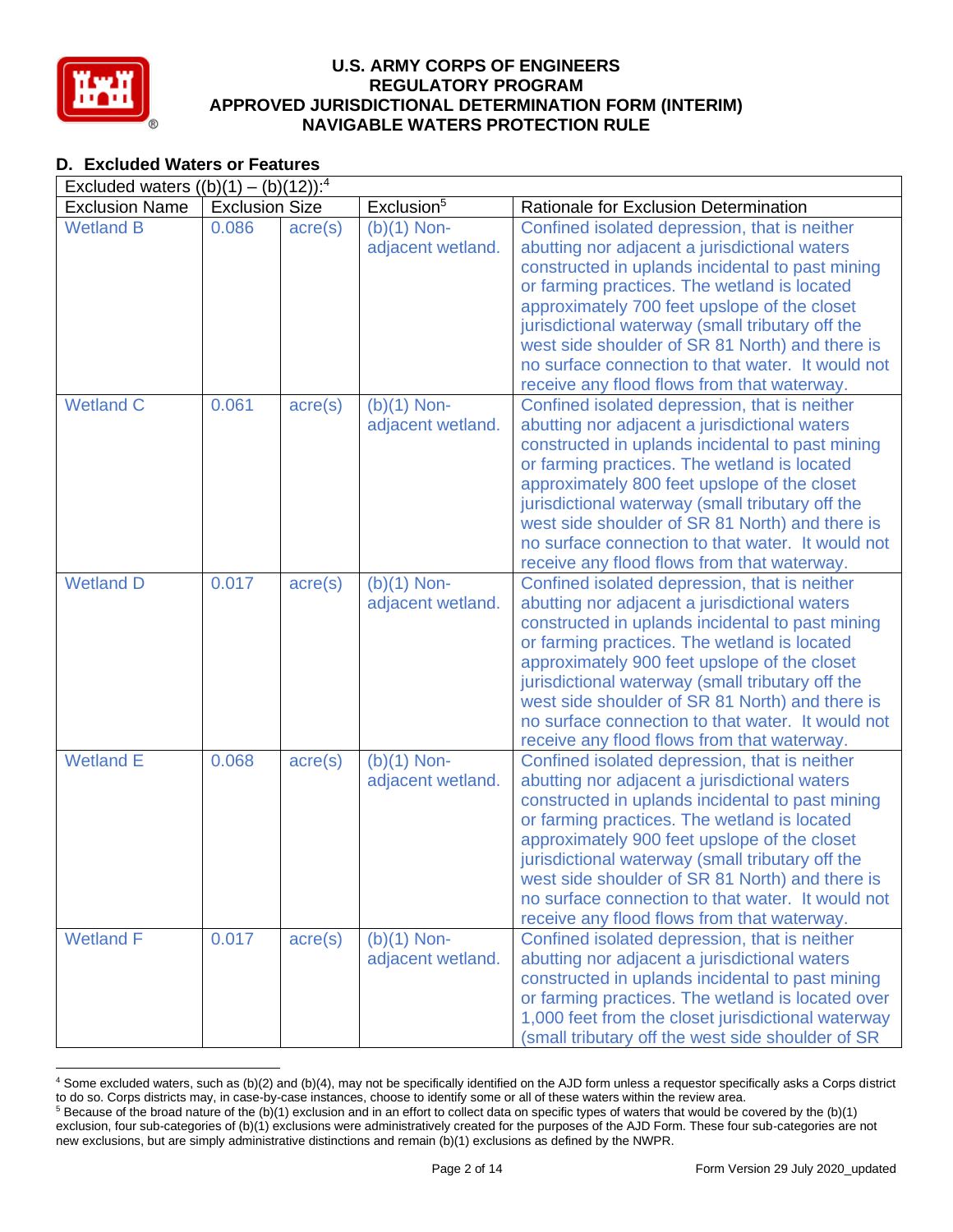

| Excluded waters $((b)(1) - (b)(12))$ : <sup>4</sup> |                       |                  |                                                                                                                                                                                                                                                 |                                                                                                                                                                                                                                                                                                                                                                                                                                                               |  |
|-----------------------------------------------------|-----------------------|------------------|-------------------------------------------------------------------------------------------------------------------------------------------------------------------------------------------------------------------------------------------------|---------------------------------------------------------------------------------------------------------------------------------------------------------------------------------------------------------------------------------------------------------------------------------------------------------------------------------------------------------------------------------------------------------------------------------------------------------------|--|
| <b>Exclusion Name</b>                               | <b>Exclusion Size</b> |                  | Exclusion <sup>5</sup>                                                                                                                                                                                                                          | Rationale for Exclusion Determination                                                                                                                                                                                                                                                                                                                                                                                                                         |  |
|                                                     |                       |                  |                                                                                                                                                                                                                                                 | 81 North) and there is no surface connection to<br>that water. It would not receive any flood flows<br>from that waterway.                                                                                                                                                                                                                                                                                                                                    |  |
| <b>Wetland G</b>                                    | 0.068                 | $\text{acre}(s)$ | (b)(8) Artificial<br>lake/pond<br>constructed or<br>excavated in<br>upland or a non-<br>jurisdictional<br>water, so long as<br>the artificial lake<br>or pond is not an<br>impoundment of<br>a jurisdictional<br>water that meets<br>$(c)(6)$ . | Strip Pit that is the result of past mining<br>operations. The site has documented mining<br>activity prior to 1939 with extensive surface<br>mining beginning around 1940. Thus, this<br>feature was created prior to the Clean Water Act<br>of 1972, before the Corps had jurisdiction of<br>waters and wetlands in this area.                                                                                                                              |  |
| <b>Wetland H</b>                                    | 0.012                 | $\text{acre}(s)$ | $(b)(1)$ Non-<br>adjacent wetland.                                                                                                                                                                                                              | Confined isolated depression, that is neither<br>abutting nor adjacent a jurisdictional waters<br>constructed in uplands incidental to past mining<br>or farming practices. The wetland is located<br>approximately 700 feet from the closet<br>jurisdictional waterway (small tributary off the<br>west side shoulder of SR 81 North) and there is<br>no surface connection to that water. It would not<br>receive any flood flows from that waterway.       |  |
| <b>Wetland J</b>                                    | 0.019                 | $\text{acre}(s)$ | $(b)(1)$ Non-<br>adjacent wetland.                                                                                                                                                                                                              | Confined isolated depression, that is neither<br>abutting nor adjacent a jurisdictional waters<br>constructed in uplands incidental to past mining<br>or farming practices. The wetland is located<br>approximately 300 feet from the closet<br>jurisdictional waterway (small tributary off the<br>west side shoulder of SR 81 North) and there is<br>no surface connection to that water. It would not<br>receive any flood flows from that waterway.       |  |
| <b>Wetland K</b>                                    | 0.013                 | $\text{acre}(s)$ | $(b)(1)$ Non-<br>adjacent wetland.                                                                                                                                                                                                              | Confined isolated depression, that is neither<br>abutting nor adjacent a jurisdictional waters<br>constructed in uplands incidental to past mining<br>or farming practices. The wetland is located<br>approximately 400 feet upslope of the closet<br>jurisdictional waterway (small tributary off the<br>west side shoulder of SR 81 North) and there is<br>no surface connection to that water. It would not<br>receive any flood flows from that waterway. |  |
| <b>Wetland M</b>                                    | 0.024                 | $\text{acre}(s)$ | $(b)(5)$ Ditch that is<br>not an $(a)(1)$ or<br>$(a)(2)$ water, and<br>those portions of<br>a ditch                                                                                                                                             | A constructed ditch that connects Open Water N<br>with Open Water M. These two Open Water<br>Areas area strip pits formed during past mining<br>practices.                                                                                                                                                                                                                                                                                                    |  |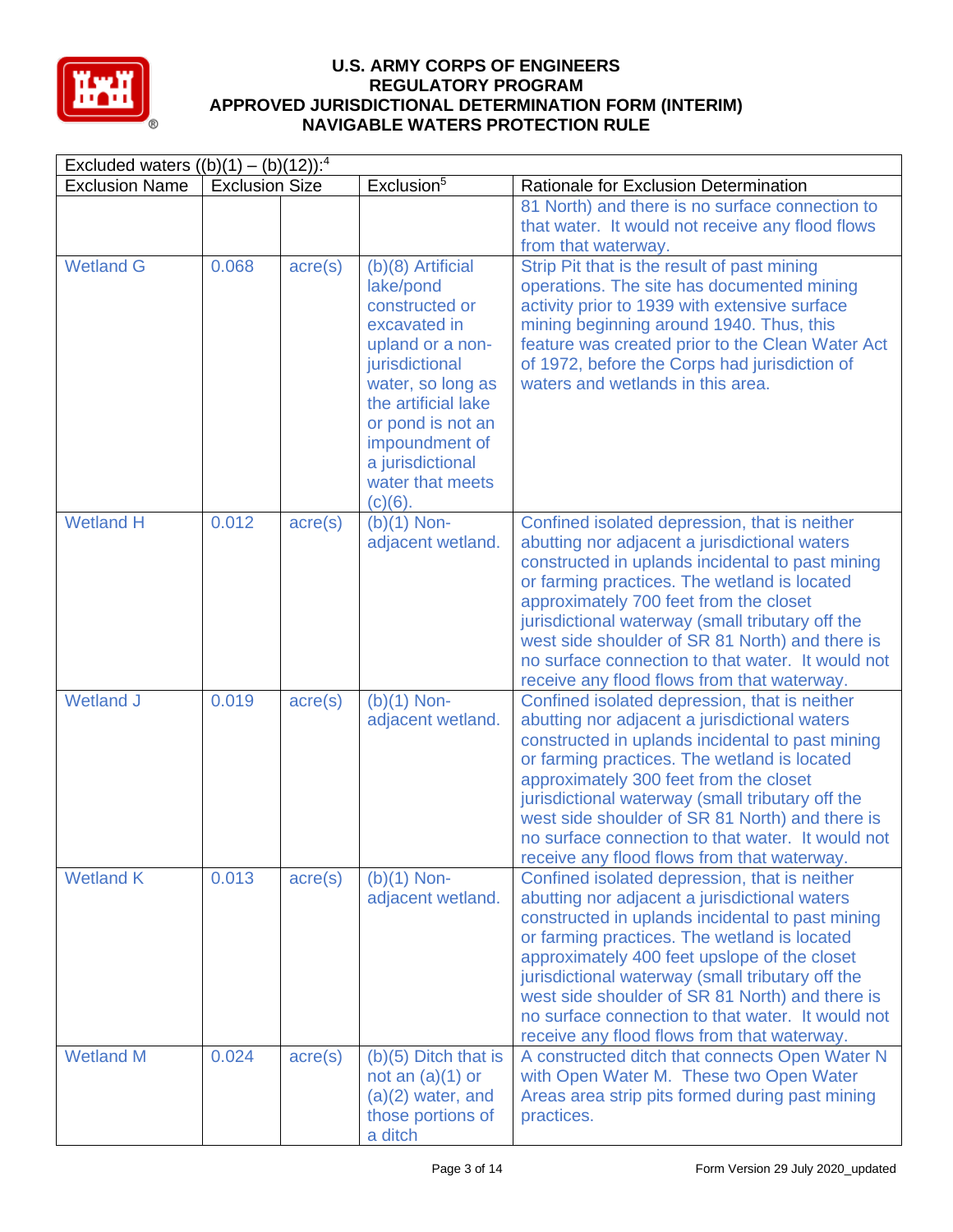

| Excluded waters $((b)(1) - (b)(12))$ : <sup>4</sup> |                       |                  |                                                                                                                                                                                                       |                                                                                                                                                                                                                                                                                                                                                                                                                                                               |  |  |
|-----------------------------------------------------|-----------------------|------------------|-------------------------------------------------------------------------------------------------------------------------------------------------------------------------------------------------------|---------------------------------------------------------------------------------------------------------------------------------------------------------------------------------------------------------------------------------------------------------------------------------------------------------------------------------------------------------------------------------------------------------------------------------------------------------------|--|--|
| <b>Exclusion Name</b>                               | <b>Exclusion Size</b> |                  | Exclusion <sup>5</sup>                                                                                                                                                                                | Rationale for Exclusion Determination                                                                                                                                                                                                                                                                                                                                                                                                                         |  |  |
|                                                     |                       |                  | constructed in an<br>$(a)(4)$ water that<br>do not satisfy the<br>conditions of<br>$(c)(1)$ .                                                                                                         |                                                                                                                                                                                                                                                                                                                                                                                                                                                               |  |  |
| <b>Wetland N</b>                                    | 0.255                 | $\text{acre}(s)$ | (b)(10)<br><b>Stormwater</b><br>control feature<br>constructed or<br>excavated in<br>upland or in a<br>non-jurisdictional<br>water to convey,<br>treat, infiltrate, or<br>store stormwater<br>runoff. | Storm water control pond constructed during the<br>reclamation of the property. This feature was<br>created prior to the Clean Water Act of 1972,<br>before the Corps had jurisdiction of waters and<br>wetlands in this area.                                                                                                                                                                                                                                |  |  |
| <b>Wetland O</b>                                    | 0.040                 | $\text{acre}(s)$ | $(b)(1)$ Non-<br>adjacent wetland.                                                                                                                                                                    | Confined isolated depression, that is neither<br>abutting nor adjacent a jurisdictional waters<br>constructed in uplands incidental to past mining<br>or farming practices. The wetland is located<br>approximately 800 from the closet jurisdictional<br>waterway (small tributary off the west side<br>shoulder of SR 81 North) and there is no surface<br>connection to that water. It would not receive<br>any flood flows from that waterway.            |  |  |
| <b>Wetland P</b>                                    | 0.165                 | $\text{acre}(s)$ | (b)(10)<br><b>Stormwater</b><br>control feature<br>constructed or<br>excavated in<br>upland or in a<br>non-jurisdictional<br>water to convey,<br>treat, infiltrate, or<br>store stormwater<br>runoff. | Storm water control pond constructed during the<br>reclamation of the property. This feature was<br>created prior to the Clean Water Act of 1972,<br>before the Corps had jurisdiction of waters and<br>wetlands in this area.                                                                                                                                                                                                                                |  |  |
| <b>Wetland S</b>                                    | 0.027                 | $\text{acre}(s)$ | $(b)(1)$ Non-<br>adjacent wetland.                                                                                                                                                                    | Confined isolated depression, that is neither<br>abutting nor adjacent a jurisdictional waters<br>constructed in uplands incidental to past mining<br>or farming practices. The wetland is located<br>approximately 900 feet upslope of the closet<br>jurisdictional waterway (small tributary off the<br>west side shoulder of SR 81 North) and there is<br>no surface connection to that water. It would not<br>receive any flood flows from that waterway. |  |  |
| Open Water C                                        | 0.073                 | $\text{acre}(s)$ | (b)(8) Artificial<br>lake/pond<br>constructed or                                                                                                                                                      | Strip Pit that is the result of past mining<br>operations. The site has documented mining<br>activity prior to 1939 with extensive surface                                                                                                                                                                                                                                                                                                                    |  |  |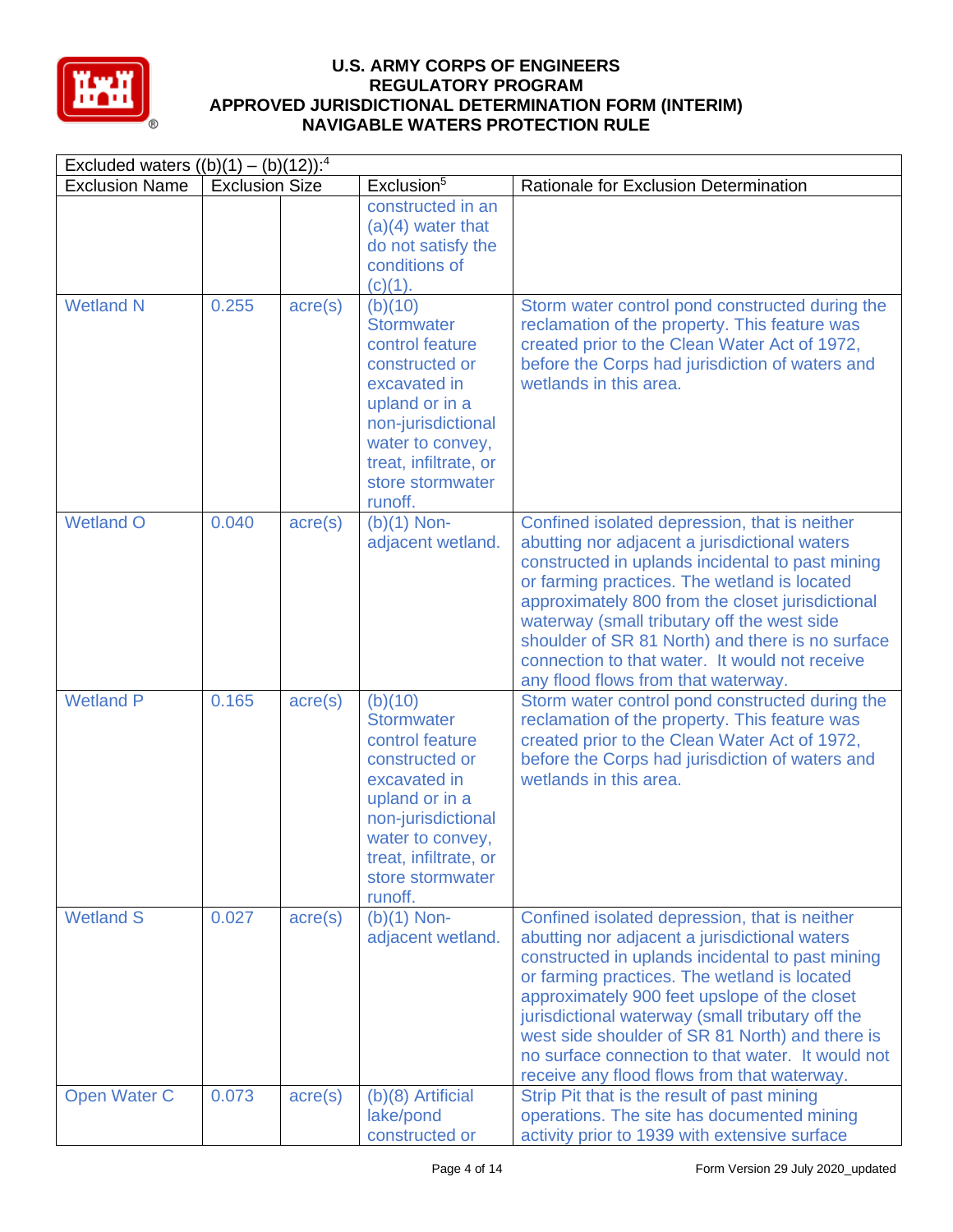

| Excluded waters $((b)(1) - (b)(12))$ : <sup>4</sup> |                       |                  |                                                                                                                                                                                                                                                 |                                                                                                                                                                                                                                                                                                                                  |  |
|-----------------------------------------------------|-----------------------|------------------|-------------------------------------------------------------------------------------------------------------------------------------------------------------------------------------------------------------------------------------------------|----------------------------------------------------------------------------------------------------------------------------------------------------------------------------------------------------------------------------------------------------------------------------------------------------------------------------------|--|
| <b>Exclusion Name</b>                               | <b>Exclusion Size</b> |                  | Exclusion <sup>5</sup>                                                                                                                                                                                                                          | Rationale for Exclusion Determination                                                                                                                                                                                                                                                                                            |  |
|                                                     |                       |                  | excavated in<br>upland or a non-<br>jurisdictional<br>water, so long as<br>the artificial lake<br>or pond is not an<br>impoundment of<br>a jurisdictional<br>water that meets<br>$(c)(6)$ .                                                     | mining beginning around 1940. Thus, this<br>feature was created prior to the Clean Water Act<br>of 1972, before the Corps had jurisdiction of<br>waters and wetlands in this area.                                                                                                                                               |  |
| Open Water D                                        | 0.034                 | $\text{acre}(s)$ | (b)(8) Artificial<br>lake/pond<br>constructed or<br>excavated in<br>upland or a non-<br>jurisdictional<br>water, so long as<br>the artificial lake<br>or pond is not an<br>impoundment of<br>a jurisdictional<br>water that meets<br>$(c)(6)$ . | Strip Pit that is the result of past mining<br>operations. The site has documented mining<br>activity prior to 1939 with extensive surface<br>mining beginning around 1940. Thus, this<br>feature was created prior to the Clean Water Act<br>of 1972, before the Corps had jurisdiction of<br>waters and wetlands in this area. |  |
| <b>Open Water E</b>                                 | 0.099                 | $\text{acre}(s)$ | (b)(8) Artificial<br>lake/pond<br>constructed or<br>excavated in<br>upland or a non-<br>jurisdictional<br>water, so long as<br>the artificial lake<br>or pond is not an<br>impoundment of<br>a jurisdictional<br>water that meets<br>$(c)(6)$ . | Strip Pit that is the result of past mining<br>operations. The site has documented mining<br>activity prior to 1939 with extensive surface<br>mining beginning around 1940. Thus, this<br>feature was created prior to the Clean Water Act<br>of 1972, before the Corps had jurisdiction of<br>waters and wetlands in this area. |  |
| <b>Open Water F</b>                                 | 0.099                 | $\text{acre}(s)$ | $(b)(8)$ Artificial<br>lake/pond<br>constructed or<br>excavated in<br>upland or a non-<br>jurisdictional<br>water, so long as<br>the artificial lake<br>or pond is not an<br>impoundment of<br>a jurisdictional                                 | Strip Pit that is the result of past mining<br>operations. The site has documented mining<br>activity prior to 1939 with extensive surface<br>mining beginning around 1940. Thus, this<br>feature was created prior to the Clean Water Act<br>of 1972, before the Corps had jurisdiction of<br>waters and wetlands in this area. |  |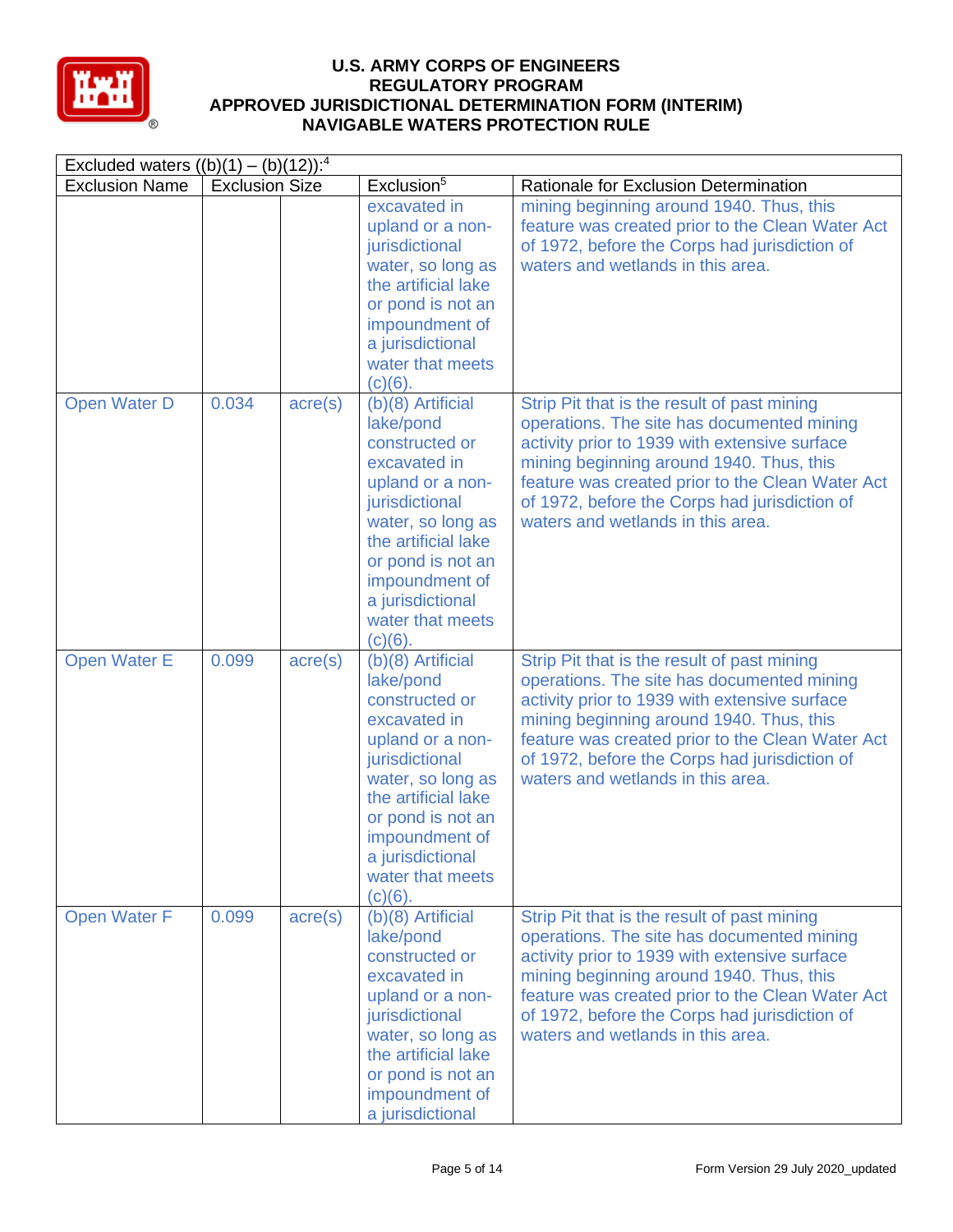

| Excluded waters $((b)(1) - (b)(12))$ : <sup>4</sup> |                       |                  |                                                                                                                                                                                                                                                 |                                                                                                                                                                                                                                                                                                                                  |  |
|-----------------------------------------------------|-----------------------|------------------|-------------------------------------------------------------------------------------------------------------------------------------------------------------------------------------------------------------------------------------------------|----------------------------------------------------------------------------------------------------------------------------------------------------------------------------------------------------------------------------------------------------------------------------------------------------------------------------------|--|
| <b>Exclusion Name</b>                               | <b>Exclusion Size</b> |                  | Exclusion <sup>5</sup>                                                                                                                                                                                                                          | Rationale for Exclusion Determination                                                                                                                                                                                                                                                                                            |  |
|                                                     |                       |                  | water that meets<br>$(c)(6)$ .                                                                                                                                                                                                                  |                                                                                                                                                                                                                                                                                                                                  |  |
| <b>Open Water G</b>                                 | 0.036                 | $\text{acre}(s)$ | (b)(8) Artificial<br>lake/pond<br>constructed or<br>excavated in<br>upland or a non-<br>jurisdictional<br>water, so long as<br>the artificial lake<br>or pond is not an<br>impoundment of<br>a jurisdictional<br>water that meets<br>$(c)(6)$ . | Strip Pit that is the result of past mining<br>operations. The site has documented mining<br>activity prior to 1939 with extensive surface<br>mining beginning around 1940. Thus, this<br>feature was created prior to the Clean Water Act<br>of 1972, before the Corps had jurisdiction of<br>waters and wetlands in this area. |  |
| Open Water I                                        | 0.155                 | $\text{acre}(s)$ | (b)(8) Artificial<br>lake/pond<br>constructed or<br>excavated in<br>upland or a non-<br>jurisdictional<br>water, so long as<br>the artificial lake<br>or pond is not an<br>impoundment of<br>a jurisdictional<br>water that meets<br>$(c)(6)$ . | Strip Pit that is the result of past mining<br>operations. The site has documented mining<br>activity prior to 1939 with extensive surface<br>mining beginning around 1940. Thus, this<br>feature was created prior to the Clean Water Act<br>of 1972, before the Corps had jurisdiction of<br>waters and wetlands in this area. |  |
| <b>Open Water K</b>                                 | 0.094                 | $\text{acre}(s)$ | (b)(8) Artificial<br>lake/pond<br>constructed or<br>excavated in<br>upland or a non-<br>jurisdictional<br>water, so long as<br>the artificial lake<br>or pond is not an<br>impoundment of<br>a jurisdictional<br>water that meets<br>$(c)(6)$ . | Strip Pit that is the result of past mining<br>operations. The site has documented mining<br>activity prior to 1939 with extensive surface<br>mining beginning around 1940. Thus, this<br>feature was created prior to the Clean Water Act<br>of 1972, before the Corps had jurisdiction of<br>waters and wetlands in this area. |  |
| Open Water L                                        | 0.137                 | $\text{acre}(s)$ | $(b)(8)$ Artificial<br>lake/pond<br>constructed or<br>excavated in<br>upland or a non-<br>jurisdictional<br>water, so long as                                                                                                                   | Strip Pit that is the result of past mining<br>operations. The site has documented mining<br>activity prior to 1939 with extensive surface<br>mining beginning around 1940. Thus, this<br>feature was created prior to the Clean Water Act<br>of 1972, before the Corps had jurisdiction of<br>waters and wetlands in this area. |  |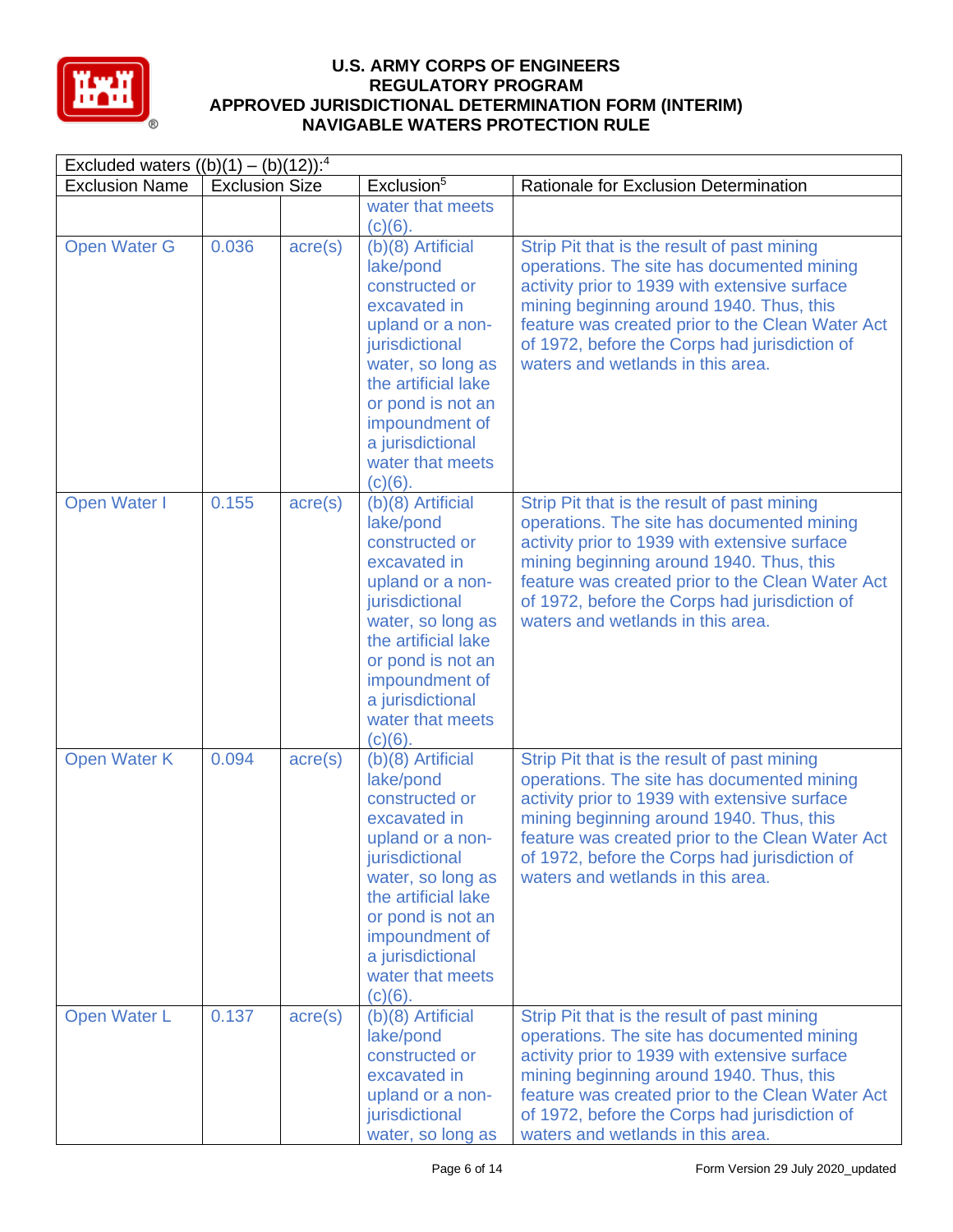

| Excluded waters $((b)(1) - (b)(12))$ : <sup>4</sup> |                       |                  |                                                                                                                                                                                                                                                 |                                                                                                                                                                                                                                                                                                                                  |  |
|-----------------------------------------------------|-----------------------|------------------|-------------------------------------------------------------------------------------------------------------------------------------------------------------------------------------------------------------------------------------------------|----------------------------------------------------------------------------------------------------------------------------------------------------------------------------------------------------------------------------------------------------------------------------------------------------------------------------------|--|
| <b>Exclusion Name</b>                               | <b>Exclusion Size</b> |                  | Exclusion <sup>5</sup>                                                                                                                                                                                                                          | Rationale for Exclusion Determination                                                                                                                                                                                                                                                                                            |  |
|                                                     |                       |                  | the artificial lake<br>or pond is not an<br>impoundment of<br>a jurisdictional<br>water that meets<br>$(c)(6)$ .                                                                                                                                |                                                                                                                                                                                                                                                                                                                                  |  |
| <b>Open Water M</b>                                 | 0.739                 | $\text{acre}(s)$ | (b)(8) Artificial<br>lake/pond<br>constructed or<br>excavated in<br>upland or a non-<br>jurisdictional<br>water, so long as<br>the artificial lake<br>or pond is not an<br>impoundment of<br>a jurisdictional<br>water that meets<br>$(c)(6)$ . | Strip Pit that is the result of past mining<br>operations. The site has documented mining<br>activity prior to 1939 with extensive surface<br>mining beginning around 1940. Thus, this<br>feature was created prior to the Clean Water Act<br>of 1972, before the Corps had jurisdiction of<br>waters and wetlands in this area. |  |
| <b>Open Water N</b>                                 | 0.134                 | $\text{acre}(s)$ | (b)(8) Artificial<br>lake/pond<br>constructed or<br>excavated in<br>upland or a non-<br>jurisdictional<br>water, so long as<br>the artificial lake<br>or pond is not an<br>impoundment of<br>a jurisdictional<br>water that meets<br>$(c)(6)$ . | Strip Pit that is the result of past mining<br>operations. The site has documented mining<br>activity prior to 1939 with extensive surface<br>mining beginning around 1940. Thus, this<br>feature was created prior to the Clean Water Act<br>of 1972, before the Corps had jurisdiction of<br>waters and wetlands in this area. |  |
| Open Water O                                        | 0.308                 | $\text{acre}(s)$ | (b)(10)<br><b>Stormwater</b><br>control feature<br>constructed or<br>excavated in<br>upland or in a<br>non-jurisdictional<br>water to convey,<br>treat, infiltrate, or<br>store stormwater<br>runoff.                                           | Storm water control pond constructed during the<br>mining of the property. This feature was created<br>prior to the Clean Water Act of 1972, before the<br>Corps had jurisdiction of waters and wetlands in<br>this area.                                                                                                        |  |
| Open Water P                                        | 0.413                 | $\text{acre}(s)$ | (b)(10)<br><b>Stormwater</b><br>control feature<br>constructed or<br>excavated in                                                                                                                                                               | Storm water control pond constructed during the<br>mining of the property. This feature was created<br>prior to the Clean Water Act of 1972, before the<br>Corps had jurisdiction of waters and wetlands in<br>this area.                                                                                                        |  |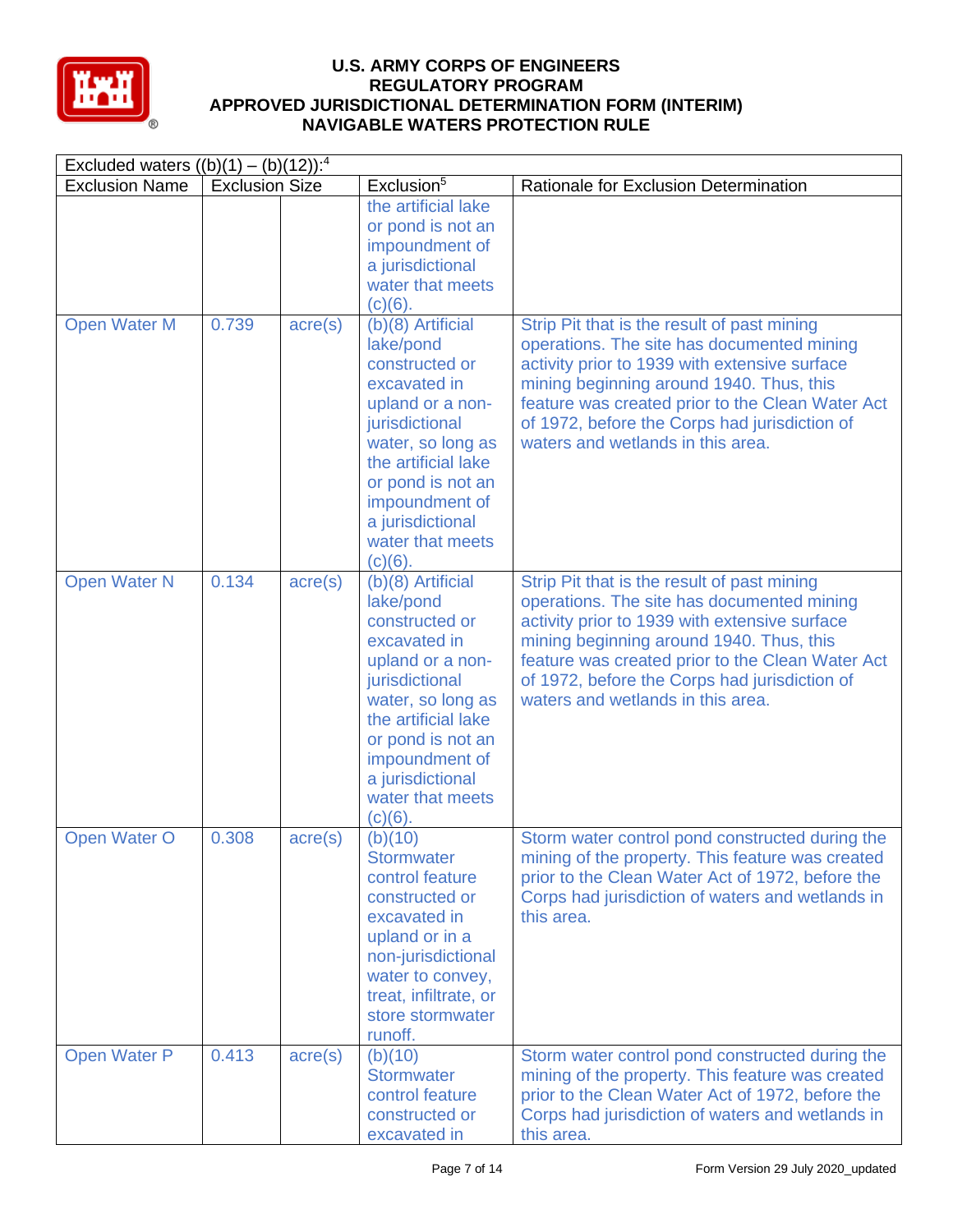

| Excluded waters $((b)(1) - (b)(12))$ : <sup>4</sup> |                       |                  |                                                                                                                                                                                                                                                 |                                                                                                                                                                                                                                                                                                                                  |  |
|-----------------------------------------------------|-----------------------|------------------|-------------------------------------------------------------------------------------------------------------------------------------------------------------------------------------------------------------------------------------------------|----------------------------------------------------------------------------------------------------------------------------------------------------------------------------------------------------------------------------------------------------------------------------------------------------------------------------------|--|
| <b>Exclusion Name</b>                               | <b>Exclusion Size</b> |                  | Exclusion <sup>5</sup>                                                                                                                                                                                                                          | Rationale for Exclusion Determination                                                                                                                                                                                                                                                                                            |  |
|                                                     |                       |                  | upland or in a<br>non-jurisdictional<br>water to convey,<br>treat, infiltrate, or<br>store stormwater<br>runoff.                                                                                                                                |                                                                                                                                                                                                                                                                                                                                  |  |
| Open Water Q                                        | 0.419                 | $\text{acre}(s)$ | (b)(8) Artificial<br>lake/pond<br>constructed or<br>excavated in<br>upland or a non-<br>jurisdictional<br>water, so long as<br>the artificial lake<br>or pond is not an<br>impoundment of<br>a jurisdictional<br>water that meets<br>$(c)(6)$ . | Strip Pit that is the result of past mining<br>operations. The site has documented mining<br>activity prior to 1939 with extensive surface<br>mining beginning around 1940. Thus, this<br>feature was created prior to the Clean Water Act<br>of 1972, before the Corps had jurisdiction of<br>waters and wetlands in this area. |  |
| <b>Open Water R</b>                                 | 0.037                 | $\text{acre}(s)$ | (b)(8) Artificial<br>lake/pond<br>constructed or<br>excavated in<br>upland or a non-<br>jurisdictional<br>water, so long as<br>the artificial lake<br>or pond is not an<br>impoundment of<br>a jurisdictional<br>water that meets<br>$(c)(6)$ . | Strip Pit that is the result of past mining<br>operations. The site has documented mining<br>activity prior to 1939 with extensive surface<br>mining beginning around 1940. Thus, this<br>feature was created prior to the Clean Water Act<br>of 1972, before the Corps had jurisdiction of<br>waters and wetlands in this area. |  |
| Open Water T                                        | 0.157                 | $\text{acre}(s)$ | (b)(8) Artificial<br>lake/pond<br>constructed or<br>excavated in<br>upland or a non-<br>jurisdictional<br>water, so long as<br>the artificial lake<br>or pond is not an<br>impoundment of<br>a jurisdictional<br>water that meets<br>$(c)(6)$ . | Strip Pit that is the result of past mining<br>operations. The site has documented mining<br>activity prior to 1939 with extensive surface<br>mining beginning around 1940. Thus, this<br>feature was created prior to the Clean Water Act<br>of 1972, before the Corps had jurisdiction of<br>waters and wetlands in this area. |  |
| Open Water U                                        | 0.088                 | $\text{acre}(s)$ | (b)(8) Artificial<br>lake/pond<br>constructed or                                                                                                                                                                                                | Strip Pit that is the result of past mining<br>operations. The site has documented mining<br>activity prior to 1939 with extensive surface                                                                                                                                                                                       |  |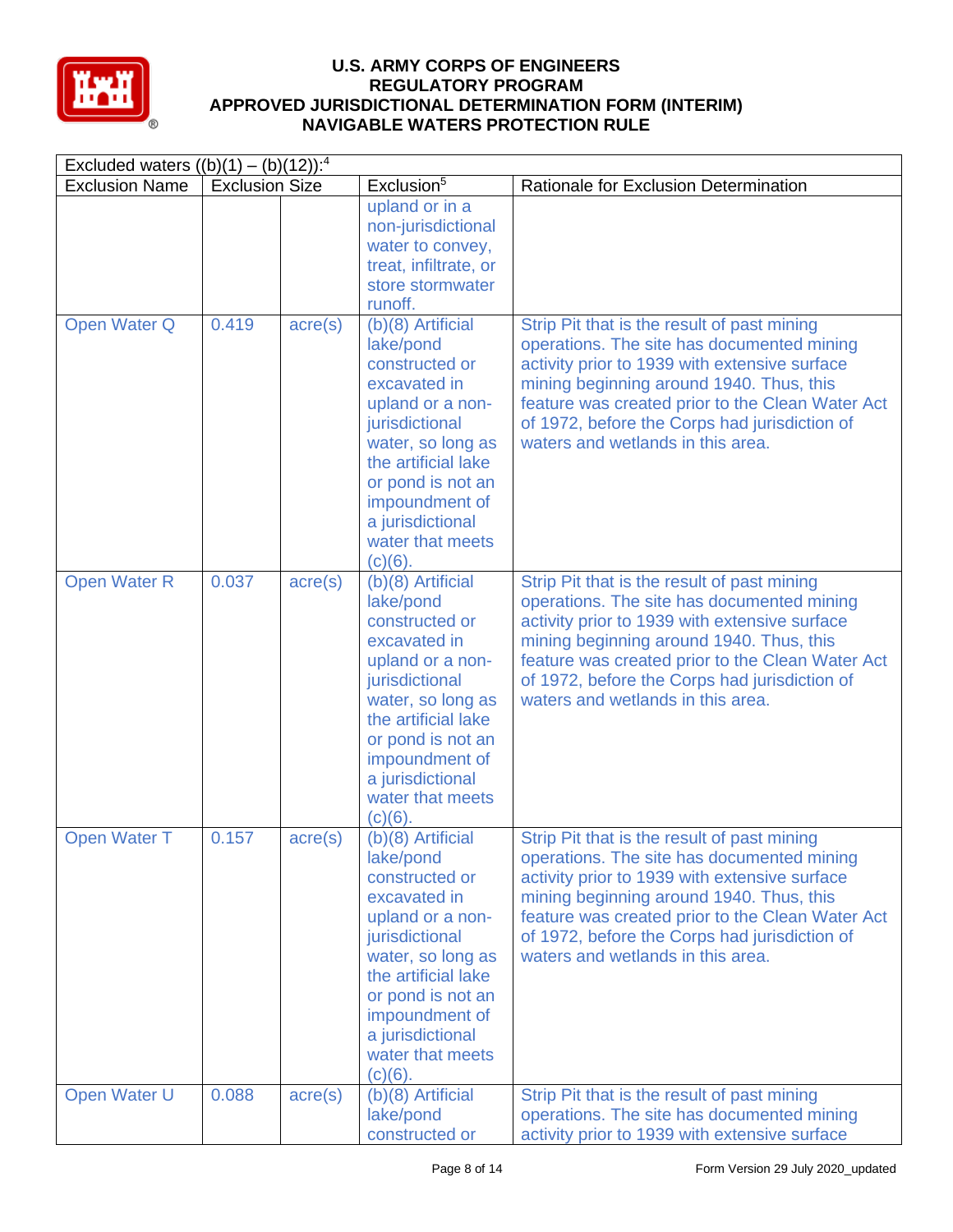

| Excluded waters $((b)(1) - (b)(12))$ : <sup>4</sup> |                       |                  |                                                                                                                                                                                                                                                 |                                                                                                                                                                                                                                                                                                                                  |
|-----------------------------------------------------|-----------------------|------------------|-------------------------------------------------------------------------------------------------------------------------------------------------------------------------------------------------------------------------------------------------|----------------------------------------------------------------------------------------------------------------------------------------------------------------------------------------------------------------------------------------------------------------------------------------------------------------------------------|
| <b>Exclusion Name</b>                               | <b>Exclusion Size</b> |                  | Exclusion <sup>5</sup>                                                                                                                                                                                                                          | Rationale for Exclusion Determination                                                                                                                                                                                                                                                                                            |
|                                                     |                       |                  | excavated in<br>upland or a non-<br>jurisdictional<br>water, so long as<br>the artificial lake<br>or pond is not an<br>impoundment of<br>a jurisdictional<br>water that meets<br>$(c)(6)$ .                                                     | mining beginning around 1940. Thus, this<br>feature was created prior to the Clean Water Act<br>of 1972, before the Corps had jurisdiction of<br>waters and wetlands in this area.                                                                                                                                               |
| Open Water V                                        | 0.085                 | $\text{acre}(s)$ | (b)(8) Artificial<br>lake/pond<br>constructed or<br>excavated in<br>upland or a non-<br>jurisdictional<br>water, so long as<br>the artificial lake<br>or pond is not an<br>impoundment of<br>a jurisdictional<br>water that meets<br>$(c)(6)$ . | Strip Pit that is the result of past mining<br>operations. The site has documented mining<br>activity prior to 1939 with extensive surface<br>mining beginning around 1940. Thus, this<br>feature was created prior to the Clean Water Act<br>of 1972, before the Corps had jurisdiction of<br>waters and wetlands in this area. |
| <b>Open Water AB</b>                                | 0.122                 | $\text{acre}(s)$ | (b)(8) Artificial<br>lake/pond<br>constructed or<br>excavated in<br>upland or a non-<br>jurisdictional<br>water, so long as<br>the artificial lake<br>or pond is not an<br>impoundment of<br>a jurisdictional<br>water that meets<br>$(c)(6)$ . | Strip Pit that is the result of past mining<br>operations. The site has documented mining<br>activity prior to 1939 with extensive surface<br>mining beginning around 1940. Thus, this<br>feature was created prior to the Clean Water Act<br>of 1972, before the Corps had jurisdiction of<br>waters and wetlands in this area. |
| <b>Seasonal Pond</b><br>A                           | 0.140                 | $\text{acre}(s)$ | $(b)(8)$ Artificial<br>lake/pond<br>constructed or<br>excavated in<br>upland or a non-<br>jurisdictional<br>water, so long as<br>the artificial lake<br>or pond is not an<br>impoundment of<br>a jurisdictional                                 | Strip Pit that is the result of past mining<br>operations. The site has documented mining<br>activity prior to 1939 with extensive surface<br>mining beginning around 1940. Thus, this<br>feature was created prior to the Clean Water Act<br>of 1972, before the Corps had jurisdiction of<br>waters and wetlands in this area. |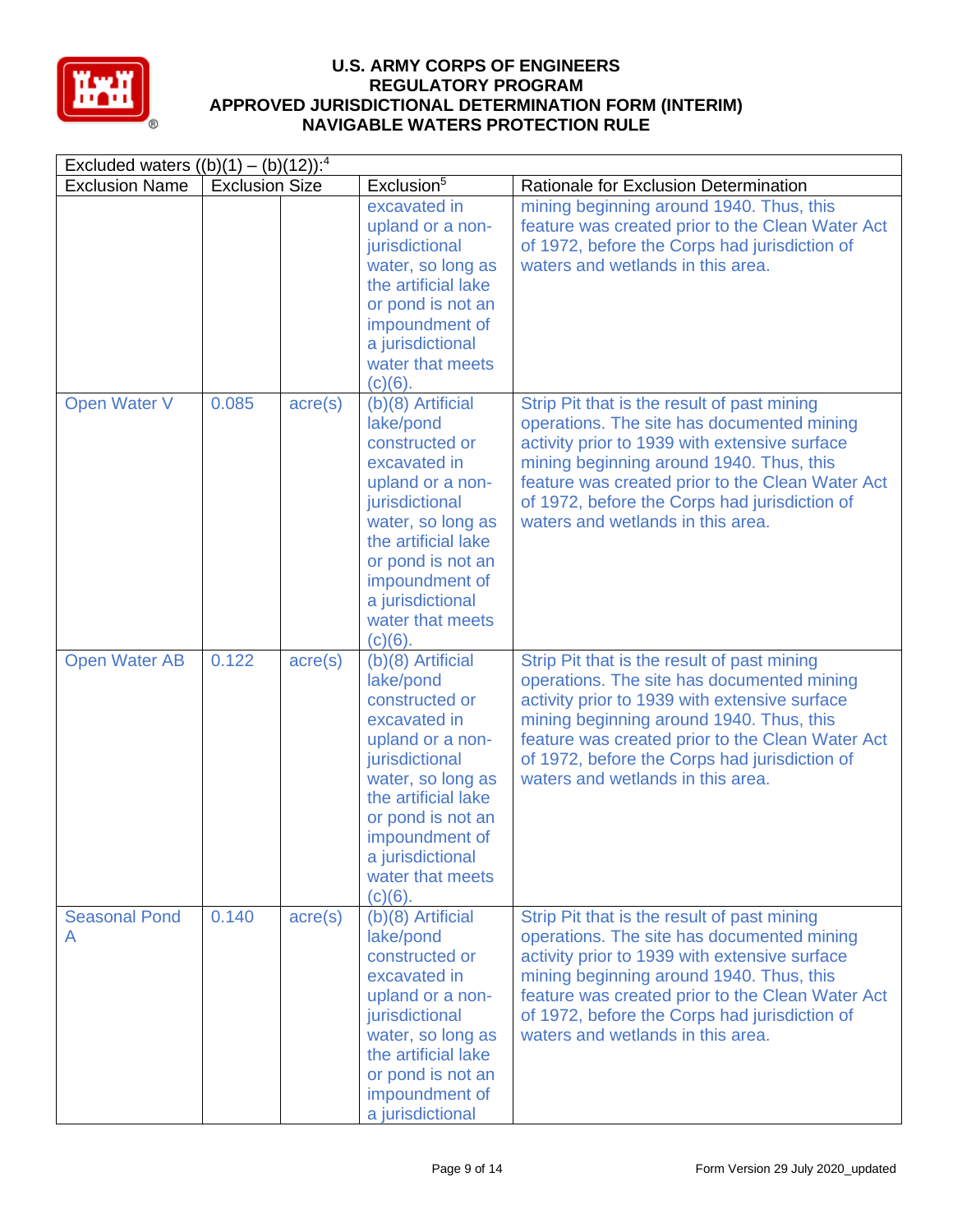

| Excluded waters $((b)(1) - (b)(12))$ : <sup>4</sup> |                       |                  |                                                                                                                                                                                                                                                   |                                                                                                                                                                                                                                                                                                                                      |  |
|-----------------------------------------------------|-----------------------|------------------|---------------------------------------------------------------------------------------------------------------------------------------------------------------------------------------------------------------------------------------------------|--------------------------------------------------------------------------------------------------------------------------------------------------------------------------------------------------------------------------------------------------------------------------------------------------------------------------------------|--|
| <b>Exclusion Name</b>                               | <b>Exclusion Size</b> |                  | Exclusion <sup>5</sup>                                                                                                                                                                                                                            | Rationale for Exclusion Determination                                                                                                                                                                                                                                                                                                |  |
|                                                     |                       |                  | water that meets<br>$(c)(6)$ .                                                                                                                                                                                                                    |                                                                                                                                                                                                                                                                                                                                      |  |
| <b>Seasonal Pond</b><br>B                           | 0.022                 | $\text{acre}(s)$ | $(b)(8)$ Artificial<br>lake/pond<br>constructed or<br>excavated in<br>upland or a non-<br>jurisdictional<br>water, so long as<br>the artificial lake<br>or pond is not an<br>impoundment of<br>a jurisdictional<br>water that meets<br>$(c)(6)$ . | Strip Pit that is the result of past mining<br>operations. The site has documented mining<br>activity prior to 1939 with extensive surface<br>mining beginning around 1940. Thus, this<br>feature was created prior to the Clean Water Act<br>of 1972, before the Corps had jurisdiction of<br>waters and wetlands in this area.     |  |
| <b>Seasonal Pond</b><br>Н                           | 0.006                 | $\text{acre}(s)$ | (b)(8) Artificial<br>lake/pond<br>constructed or<br>excavated in<br>upland or a non-<br>jurisdictional<br>water, so long as<br>the artificial lake<br>or pond is not an<br>impoundment of<br>a jurisdictional<br>water that meets<br>$(c)(6)$ .   | Strip Pit that is are the result of past mining<br>operations. The site has documented mining<br>activity prior to 1939 with extensive surface<br>mining beginning around 1940. Thus, this<br>feature was created prior to the Clean Water Act<br>of 1972, before the Corps had jurisdiction of<br>waters and wetlands in this area. |  |
| <b>Seasonal Pond</b>                                | 0.070                 | $\text{acre}(s)$ | $(b)(8)$ Artificial<br>lake/pond<br>constructed or<br>excavated in<br>upland or a non-<br>jurisdictional<br>water, so long as<br>the artificial lake<br>or pond is not an<br>impoundment of<br>a jurisdictional<br>water that meets<br>$(c)(6)$ . | Strip Pit that is the result of past mining<br>operations. The site has documented mining<br>activity prior to 1939 with extensive surface<br>mining beginning around 1940. Thus, this<br>feature was created prior to the Clean Water Act<br>of 1972, before the Corps had jurisdiction of<br>waters and wetlands in this area.     |  |
| <b>Seasonal Pond</b><br>S                           | 0.166                 | $\text{acre}(s)$ | $(b)(8)$ Artificial<br>lake/pond<br>constructed or<br>excavated in<br>upland or a non-<br>jurisdictional<br>water, so long as                                                                                                                     | Strip Pit that is the result of past mining<br>operations. The site has documented mining<br>activity prior to 1939 with extensive surface<br>mining beginning around 1940. Thus, this<br>feature was created prior to the Clean Water Act<br>of 1972, before the Corps had jurisdiction of<br>waters and wetlands in this area.     |  |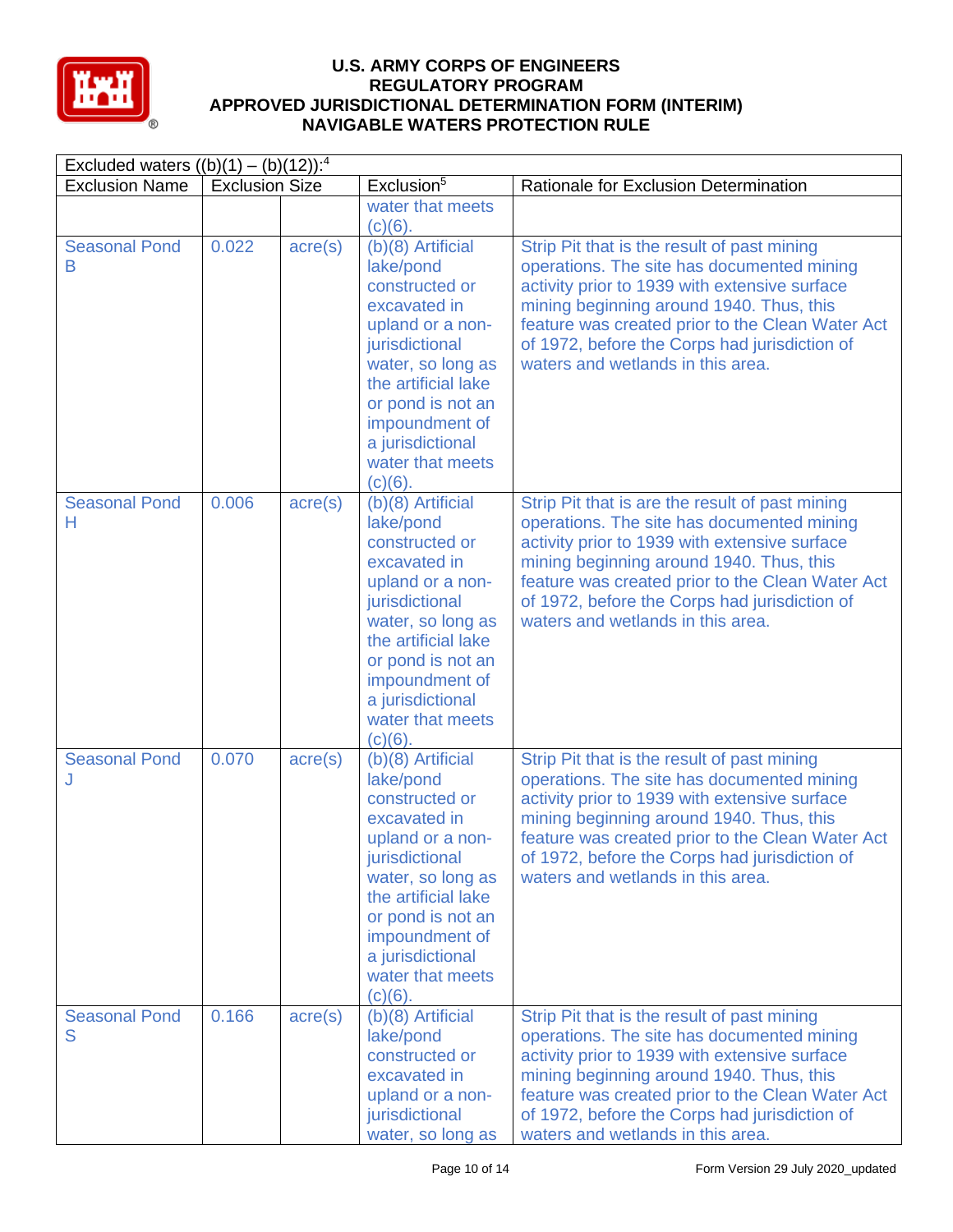

| Excluded waters $((b)(1) - (b)(12))$ : <sup>4</sup> |                       |                  |                                                                                                                                                                                                                                                 |                                                                                                                                                                                                                                                                                                                                  |  |
|-----------------------------------------------------|-----------------------|------------------|-------------------------------------------------------------------------------------------------------------------------------------------------------------------------------------------------------------------------------------------------|----------------------------------------------------------------------------------------------------------------------------------------------------------------------------------------------------------------------------------------------------------------------------------------------------------------------------------|--|
| <b>Exclusion Name</b>                               | <b>Exclusion Size</b> |                  | Exclusion <sup>5</sup>                                                                                                                                                                                                                          | Rationale for Exclusion Determination                                                                                                                                                                                                                                                                                            |  |
|                                                     |                       |                  | the artificial lake<br>or pond is not an<br>impoundment of<br>a jurisdictional<br>water that meets<br>$(c)(6)$ .                                                                                                                                |                                                                                                                                                                                                                                                                                                                                  |  |
| <b>Seasonal Pond</b><br>W                           | 0.010                 | $\text{acre}(s)$ | (b)(8) Artificial<br>lake/pond<br>constructed or<br>excavated in<br>upland or a non-<br>jurisdictional<br>water, so long as<br>the artificial lake<br>or pond is not an<br>impoundment of<br>a jurisdictional<br>water that meets<br>$(c)(6)$ . | Strip Pit that is the result of past mining<br>operations. The site has documented mining<br>activity prior to 1939 with extensive surface<br>mining beginning around 1940. Thus, this<br>feature was created prior to the Clean Water Act<br>of 1972, before the Corps had jurisdiction of<br>waters and wetlands in this area. |  |
| <b>Seasonal Pond</b><br>X                           | 0.013                 | $\text{acre}(s)$ | (b)(8) Artificial<br>lake/pond<br>constructed or<br>excavated in<br>upland or a non-<br>jurisdictional<br>water, so long as<br>the artificial lake<br>or pond is not an<br>impoundment of<br>a jurisdictional<br>water that meets<br>$(c)(6)$ . | Strip Pit that is the result of past mining<br>operations. The site has documented mining<br>activity prior to 1939 with extensive surface<br>mining beginning around 1940. Thus, this<br>feature was created prior to the Clean Water Act<br>of 1972, before the Corps had jurisdiction of<br>waters and wetlands in this area. |  |
| <b>Seasonal Pond</b>                                | 0.010                 | $\text{acre}(s)$ | (b)(8) Artificial<br>lake/pond<br>constructed or<br>excavated in<br>upland or a non-<br>jurisdictional<br>water, so long as<br>the artificial lake<br>or pond is not an<br>impoundment of<br>a jurisdictional<br>water that meets<br>$(c)(6)$ . | Strip Pit that is the result of past mining<br>operations. The site has documented mining<br>activity prior to 1939 with extensive surface<br>mining beginning around 1940. Thus, this<br>feature was created prior to the Clean Water Act<br>of 1972, before the Corps had jurisdiction of<br>waters and wetlands in this area. |  |
| <b>Seasonal Pond</b><br>Ζ                           | 0.011                 | $\text{acre}(s)$ | (b)(8) Artificial<br>lake/pond<br>constructed or                                                                                                                                                                                                | Strip Pit that is the result of past mining<br>operations. The site has documented mining<br>activity prior to 1939 with extensive surface                                                                                                                                                                                       |  |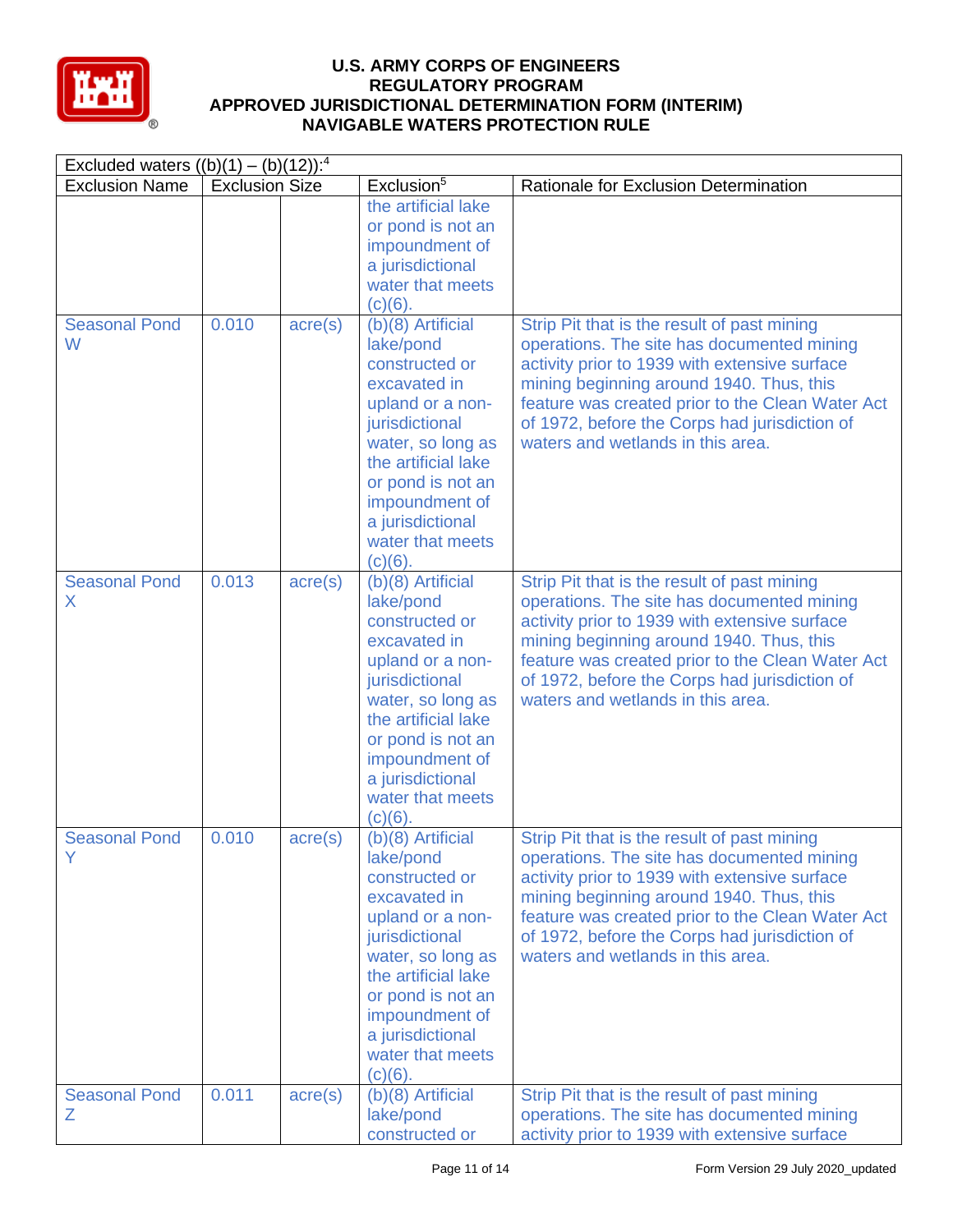

| Excluded waters $((b)(1) - (b)(12))$ : <sup>4</sup> |                       |                  |                                                                                                                                                                                                                                                 |                                                                                                                                                                                                                                                                                                                                  |
|-----------------------------------------------------|-----------------------|------------------|-------------------------------------------------------------------------------------------------------------------------------------------------------------------------------------------------------------------------------------------------|----------------------------------------------------------------------------------------------------------------------------------------------------------------------------------------------------------------------------------------------------------------------------------------------------------------------------------|
| <b>Exclusion Name</b>                               | <b>Exclusion Size</b> |                  | Exclusion <sup>5</sup>                                                                                                                                                                                                                          | Rationale for Exclusion Determination                                                                                                                                                                                                                                                                                            |
|                                                     |                       |                  | excavated in<br>upland or a non-<br>jurisdictional<br>water, so long as<br>the artificial lake<br>or pond is not an<br>impoundment of<br>a jurisdictional<br>water that meets<br>$(c)(6)$ .                                                     | mining beginning around 1940. Thus, this<br>feature was created prior to the Clean Water Act<br>of 1972, before the Corps had jurisdiction of<br>waters and wetlands in this area.                                                                                                                                               |
| <b>Seasonal Pond</b><br>AA                          | 0.024                 | $\text{acre}(s)$ | (b)(8) Artificial<br>lake/pond<br>constructed or<br>excavated in<br>upland or a non-<br>jurisdictional<br>water, so long as<br>the artificial lake<br>or pond is not an<br>impoundment of<br>a jurisdictional<br>water that meets<br>$(c)(6)$ . | Strip Pit that is the result of past mining<br>operations. The site has documented mining<br>activity prior to 1939 with extensive surface<br>mining beginning around 1940. Thus, this<br>feature was created prior to the Clean Water Act<br>of 1972, before the Corps had jurisdiction of<br>waters and wetlands in this area. |
| <b>Seasonal Pond</b><br><b>AC</b>                   | 0.001                 | $\text{acre}(s)$ | (b)(8) Artificial<br>lake/pond<br>constructed or<br>excavated in<br>upland or a non-<br>jurisdictional<br>water, so long as<br>the artificial lake<br>or pond is not an<br>impoundment of<br>a jurisdictional<br>water that meets<br>$(c)(6)$ . | Strip Pit that is the result of past mining<br>operations. The site has documented mining<br>activity prior to 1939 with extensive surface<br>mining beginning around 1940. Thus, this<br>feature was created prior to the Clean Water Act<br>of 1972, before the Corps had jurisdiction of<br>waters and wetlands in this area. |
| <b>Seasonal Pond</b><br><b>AD</b>                   | 0.006                 | $\text{acre}(s)$ | $(b)(8)$ Artificial<br>lake/pond<br>constructed or<br>excavated in<br>upland or a non-<br>jurisdictional<br>water, so long as<br>the artificial lake<br>or pond is not an<br>impoundment of<br>a jurisdictional                                 | Strip Pit that is the result of past mining<br>operations. The site has documented mining<br>activity prior to 1939 with extensive surface<br>mining beginning around 1940. Thus, this<br>feature was created prior to the Clean Water Act<br>of 1972, before the Corps had jurisdiction of<br>waters and wetlands in this area. |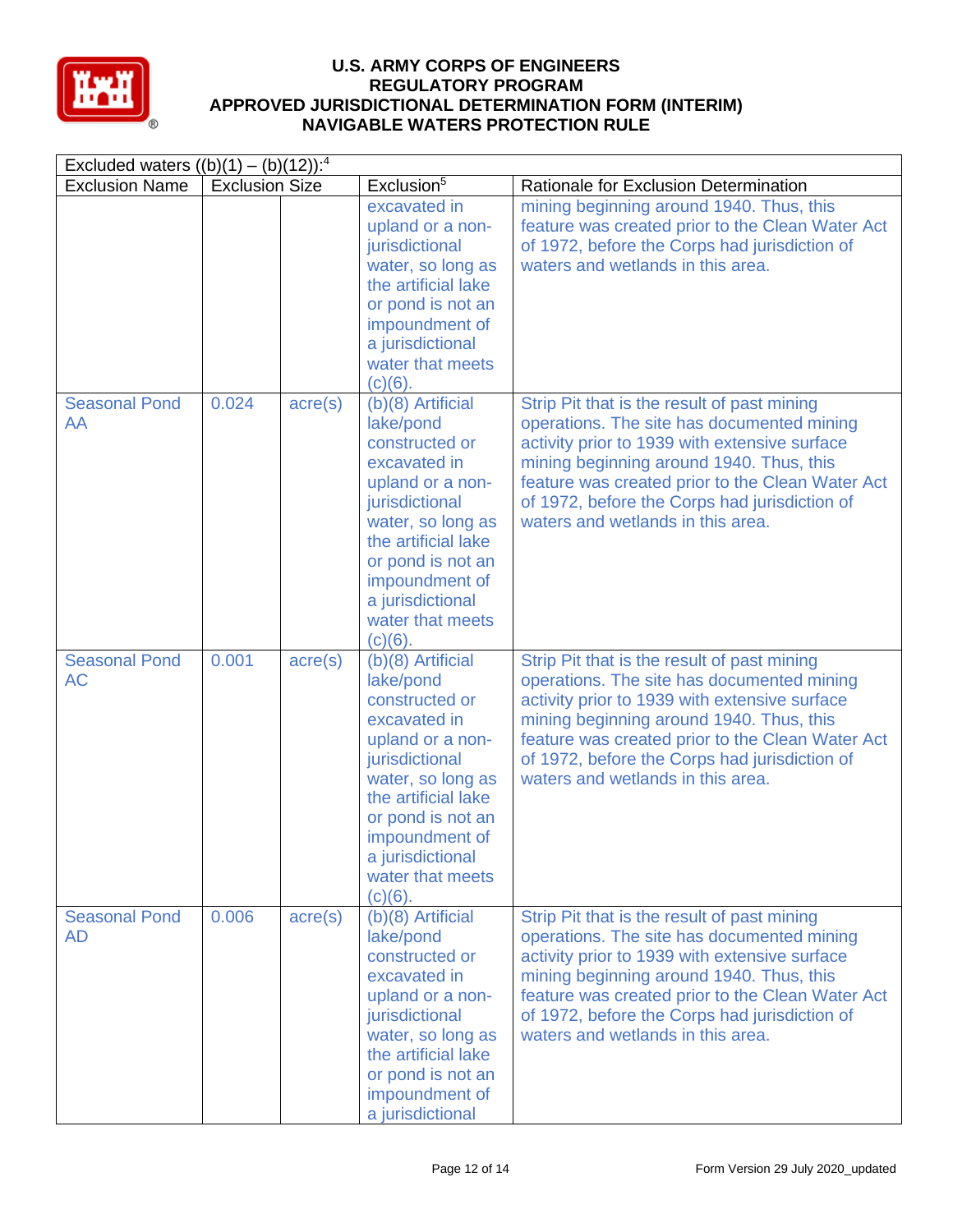

| Excluded waters $((b)(1) - (b)(12))$ : <sup>4</sup> |                       |                  |                                                                                                                                                                                                                                                 |                                                                                                                                                                                                                                                                                                                                  |
|-----------------------------------------------------|-----------------------|------------------|-------------------------------------------------------------------------------------------------------------------------------------------------------------------------------------------------------------------------------------------------|----------------------------------------------------------------------------------------------------------------------------------------------------------------------------------------------------------------------------------------------------------------------------------------------------------------------------------|
| <b>Exclusion Name</b>                               | <b>Exclusion Size</b> |                  | Exclusion <sup>5</sup>                                                                                                                                                                                                                          | Rationale for Exclusion Determination                                                                                                                                                                                                                                                                                            |
|                                                     |                       |                  | water that meets<br>$(c)(6)$ .                                                                                                                                                                                                                  |                                                                                                                                                                                                                                                                                                                                  |
| <b>Seasonal Pond</b><br>AE                          | 0.024                 | $\text{acre}(s)$ | (b)(8) Artificial<br>lake/pond<br>constructed or<br>excavated in<br>upland or a non-<br>jurisdictional<br>water, so long as<br>the artificial lake<br>or pond is not an<br>impoundment of<br>a jurisdictional<br>water that meets<br>$(c)(6)$ . | Strip Pit that is the result of past mining<br>operations. The site has documented mining<br>activity prior to 1939 with extensive surface<br>mining beginning around 1940. Thus, this<br>feature was created prior to the Clean Water Act<br>of 1972, before the Corps had jurisdiction of<br>waters and wetlands in this area. |

## **III. SUPPORTING INFORMATION**

**A. Select/enter all resources** that were used to aid in this determination and attach data/maps to this document and/or references/citations in the administrative record, as appropriate.

 $\boxtimes$  Information submitted by, or on behalf of, the applicant/consultant: Wetland and Open Water Delieation Report, dated October 2019 and revised March 2020, completed by Advantage Engineering. The Wetland and Waterway Delineation Map that is refereced in the Approved JD letter is titled: "Overall Natural Resources Map", dated October 10, 2019, sheets 1 through 4 of 4. The size of the area of investigation is 217 acres.

This information is sufficient for purposes of this AJD. Rationale: N/A

- $\Box$  Data sheets prepared by the Corps: Title(s) and/or date(s).
- $\boxtimes$  Photographs: Aerial and Other: Various submitted with the delineation and in the Permit Application
- $\boxtimes$  Corps site visit(s) conducted on: December 10, 2020
- ☐ Previous Jurisdictional Determinations (AJDs or PJDs): ORM Number(s) and date(s).
- ☐ Antecedent Precipitation Tool: *provide detailed discussion in Section III.B*.
- ☒ USDA NRCS Soil Survey: Custom Soil Resource Report for Schuykill County
- ☒ USFWS NWI maps: Pine Grove
- ⊠ USGS topographic maps: Pine Grove 7.5-minute Topo Quad Map

## **Other data sources used to aid in this determination:**

| Data Source (select)              | Name and/or date and other relevant information |
|-----------------------------------|-------------------------------------------------|
| <b>USGS Sources</b>               | N/A                                             |
| <b>USDA Sources</b>               | $N/A$ .                                         |
| <b>NOAA Sources</b>               | $N/A$ .                                         |
| <b>USACE Sources</b>              | $N/A$ .                                         |
| <b>State/Local/Tribal Sources</b> | N/A                                             |
| <b>Other Sources</b>              | N/A                                             |